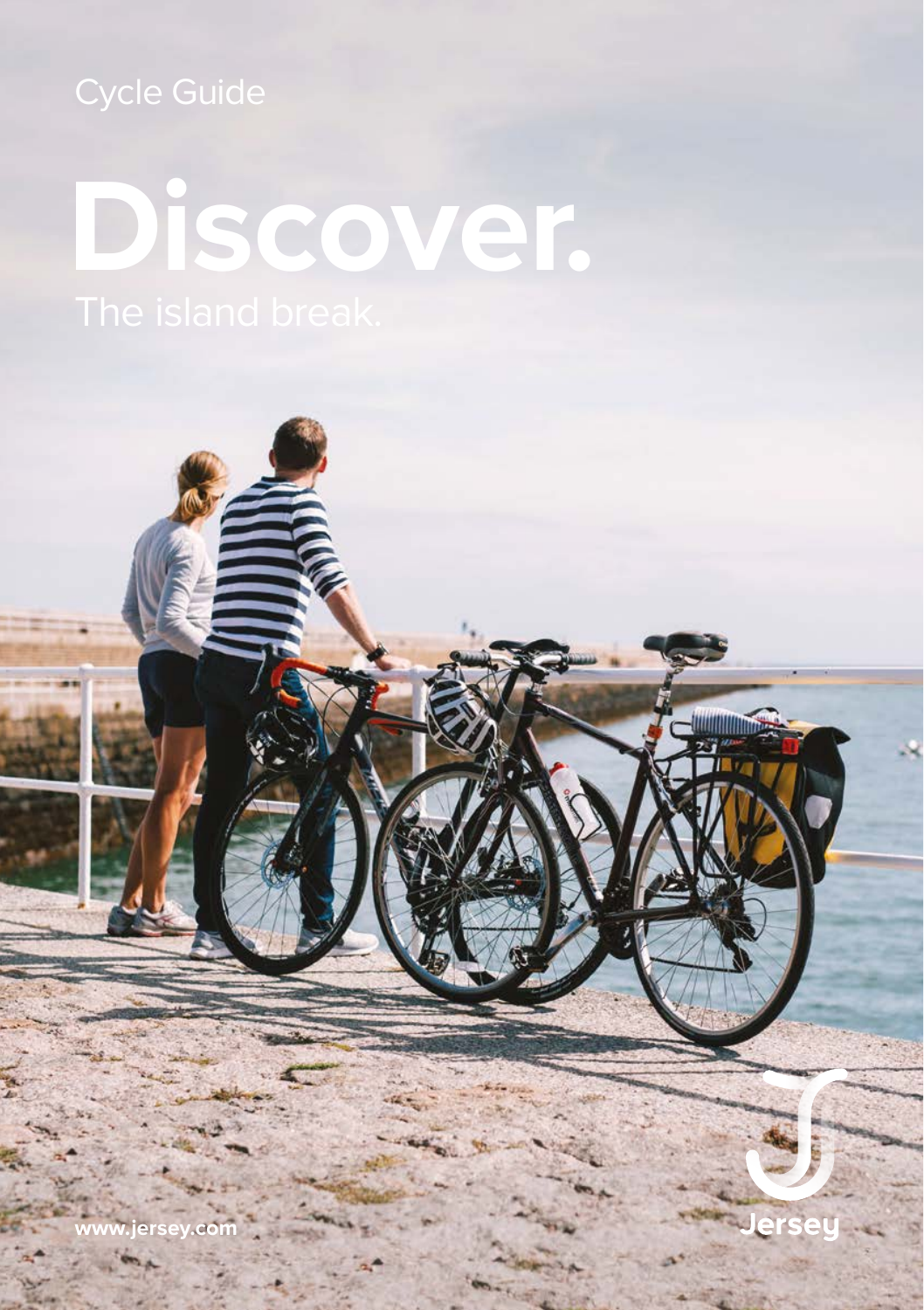| <b>ROUTE</b>   | <b>DESCRIPTIONS</b>                                                       | <b>LENGTH</b>                  | <b>APPROXIMATE</b><br><b>TIME</b> | THINGS TO SEE AND DO                                                                                                                                                                                                                                                                              | <b>REFRESHMENT STOPS</b>                                                                                                                                                                                                                                   | <b>TOILET STOPS</b>                                                                         | NO. OF<br><b>HILLS</b> | <b>DIFFICULTY</b><br><b>LEVEL</b> |
|----------------|---------------------------------------------------------------------------|--------------------------------|-----------------------------------|---------------------------------------------------------------------------------------------------------------------------------------------------------------------------------------------------------------------------------------------------------------------------------------------------|------------------------------------------------------------------------------------------------------------------------------------------------------------------------------------------------------------------------------------------------------------|---------------------------------------------------------------------------------------------|------------------------|-----------------------------------|
|                | Around Island coastal<br>route. Clockwise                                 | 40 miles<br>64 km              | 6.5 hours                         | Liberation Square, Les Jardain de la Mer,<br>Elizabeth Castle, St Aubin's Harbour,<br>Corbière Lighthouse, Les Mielles Nature<br>Reserve, Grève de Lecq Barracks,<br>La Mare Wine Estate, St John's Church,<br>Rozel Harbour, St Catherine's Breakwater.<br>Mont Orgueil Castle and Gorey Village | Old Station Cafe, pubs/cafes at St Aubin's,<br>Le Braye Cafe, pubs/cafes at Grève de Lecq,<br>La Mare Wine Estate, pubs/shops near<br>St John's Church, pubs/cafes at Rozel<br>Harbour, St Catherine's Breakwater and<br>pubs/cafes/shops at Gorey Harbour | St Aubin's Harbour,<br>Corbière, Le Braye, Grève<br>de Lecq, Rozel Bay and<br>Gorey Harbour | $\overline{7}$         | Difficult                         |
| 1A             | The top of Albert Pier to La<br>Fregate Cafe via Les Jardins<br>de la Mer | 0.5 miles<br>0.8 <sub>km</sub> | 7 minutes                         | The Jubilee Needle, The Marina,<br>The Freedom Tree, Swimmers 2                                                                                                                                                                                                                                   | Cooper's Cafe, Tiffin, The Radisson Blu<br>Hotel, La Fregate Cafe                                                                                                                                                                                          | None                                                                                        | $\circlearrowright$    | Easy                              |
| 1B             | Durrell Wildlife Park<br>to St Martin                                     | 2 miles<br>$3.5 \mathrm{km}$   | 15 minutes                        | Durrell Wildlife Park, St Martin's Arsenal<br>and St Martin's Church                                                                                                                                                                                                                              | Durrell Wildlife Park and pub/shop near<br>St Martin's Church                                                                                                                                                                                              | Durrell Wildlife Park and<br>pub near St Martin's<br>Church                                 | $\bigcirc$             | Easy                              |
| $\overline{2}$ | Waterworks Valley                                                         | 2 miles<br>$3.5 \mathrm{km}$   | 30 minutes                        | Millbrook Reservoir, St Lawrence Millennium<br>Stone and Dannemarche Reservoir                                                                                                                                                                                                                    | Old Station Cafe and shops en route                                                                                                                                                                                                                        | Opposite Old Station Cafe                                                                   | $\circlearrowright$    | Medium                            |
| 3              | Gorey to St Ouen                                                          | 14.5 miles<br>23 km            | 2.25 hours                        | Gorey Harbour, Mont Orqueil Castle, La<br>Hougue Bie, Eric Young Orchid Foundation,<br>Island Centre Stone, Hamptonne and St<br>Ouen's Church                                                                                                                                                     | Pubs/shops at Gorey, La Hougue Bie<br>and Oaklands Lodge                                                                                                                                                                                                   | Gorey Harbour, La Hougue<br>Bie and Oaklands Lodge                                          | 5                      | Difficult                         |
| 3A             | Victoria Village to Durrell<br><b>Wildlife Park</b>                       | 1 mile<br>$1.5 \mathrm{km}$    | 15 minutes                        | War Memorial and Durrell Wildlife Park                                                                                                                                                                                                                                                            | <b>Durrell Wildlife Park</b>                                                                                                                                                                                                                               | <b>Durrell Wildlife Park</b>                                                                | $\circ$                | Easy                              |
| $\overline{4}$ | St Aubin's Bay to St John                                                 | 5 miles<br>8 km                | 1.25 hours                        | Tesson Mill, The Jersey War Tunnels, Morel<br>Farm, St John's Manor and St John's Church                                                                                                                                                                                                          | The Jersey War Tunnels and pubs/shops<br>near St John's Church                                                                                                                                                                                             | The Jersey War Tunnels<br>and pub near St John's<br>Church                                  | $\mathbf{1}$           | Medium                            |
| 5              | Vallée des Vaux Trinity Hill to<br><b>Liberation Square</b>               | 2.8 miles<br>4.5 km            | 30 minutes                        | Springfield Stadium, The Central Market,<br>The Royal Square, St Helier Parish Church,<br>Liberation Square. Southbound one way<br>from Vallée des Vaux                                                                                                                                           | Shops, pubs and restaurants<br>throughout the town                                                                                                                                                                                                         | Throughout the town                                                                         | $\circlearrowright$    | Easy                              |
| 6              | St Ouen's Bay to<br>St Aubin's Bay                                        | 4 miles<br>6.5 km              | 45 minutes                        | Val de la Mare Reservoir, German railway<br>bridge and St Peter's Church                                                                                                                                                                                                                          | Pubs/shops near St Peter's Church                                                                                                                                                                                                                          | Pubs/shops near St Peter's<br>Church                                                        | $\mathbf{1}$           | Medium                            |
| 6A             | St Peter's Village to<br>Greenhills Hotel                                 | 2 miles<br>3.5 km              | 30 minutes                        | La Hague Manor, Gargate Mill, Inland<br>German bunkers and Greenhills Hotel                                                                                                                                                                                                                       | Pubs/shops near St Peter's Church and<br>Greenhills Hotel                                                                                                                                                                                                  | Pubs near St Peter's<br>Church and<br>Greenhills Hotel                                      | $\mathbf{1}$           | Difficult                         |
| $\overline{7}$ | Victoria Village to St Helier                                             | 2 miles<br>$3.5 \mathrm{km}$   | 15 minutes                        | Eric Young Orchid Foundation and Grands<br>Vaux Reservoir                                                                                                                                                                                                                                         | Shops en route                                                                                                                                                                                                                                             | None                                                                                        | $\circ$                | Easy                              |
| 8              | La Hougue Bie to La Rocque                                                | 3.5 miles<br>5.5 km            | 30 minutes                        | La Hougue Bie, Grouville Millennium Cross,<br>Croix de la Bataille, Grouville Mill and<br>La Rocque Harbour                                                                                                                                                                                       | La Hougue Bie                                                                                                                                                                                                                                              | La Hougue Bie and<br>La Rocque Harbour                                                      | $\circ$                | Easy                              |
| $\mathcal{G}$  | Liberation Square to the<br>Caesarean Tennis Club                         | 1.24 miles<br>2 km             | 15 minues                         | Public Library, The Fish Market, Springfield<br>Stadium. Northbound one way                                                                                                                                                                                                                       | Shops, pubs and restaurants throughout<br>the town                                                                                                                                                                                                         | Throughout the town                                                                         | $\circ$                | Easy                              |
| 10             | Railway walk to Jersey<br>Rugby & Hockey Club                             | 1.5 miles<br>2.5 km            | 15 minutes                        | Les Quennevais Sports Centre &<br>swimming pool, Jersey Bowl and Rugby<br>Club                                                                                                                                                                                                                    | Jersey Bowl and Rugby Club                                                                                                                                                                                                                                 | Les Quennevais Sports<br>Centre & swimming pool<br>and Jersey Bowl                          | $\circ$                | Easy                              |